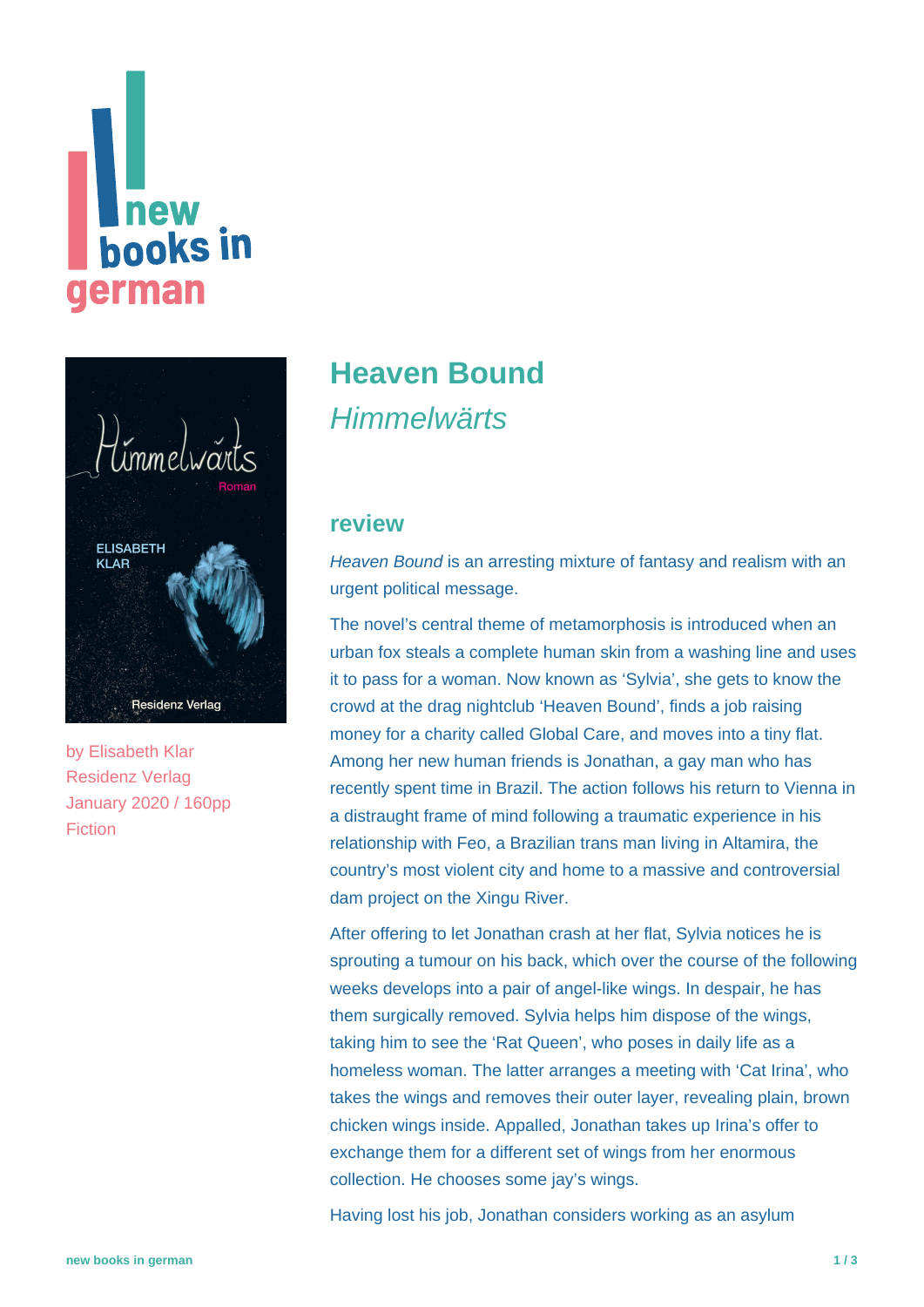application administrator so that he can help those in need – including Sylvia herself – fight back against the increasingly reactionary government's policies towards those who are 'different'. In the closing scenes, Sylvia accidentally loses her skin and is forced to go on the run. After a breathless chase, she finds her way back to her flat, where she takes comfort in repose with Jonathan.

Elisabeth Klar's distinctive novel uses fantasy and fairy-tale elements within an otherwise realistic and recognisable contemporary setting, depicting a society that is growing increasingly intolerant of anyone or anything that differs from its perceived norms. Klar addresses universal themes in a fluid and accessible style, telling an extraordinary story that is a magical realist triumph, reminiscent of Sarah Hall's prize-winning short story of transformation, 'Mrs Fox'.

#### **press quotes**

In terms of her language, Klar is one of the most interesting members of the new generation of Austrian writers.

Sebastian Fasthuber, Falter

Mythic, fantastical, upfront: Himmelwärts, Elisabeth Klar's tale of transformation, combines poetry with clear political messages to produce an unusual and highly topical novel.

Queer.de

#### **about the author**

**Elisabeth Klar** was born in Vienna in 1986 and studied comparative literature and transcultural communication. She works in software development and runs literature workshops for children and young adults. Klar has been awarded numerous prizes and was a finalist in the 2013 Wortlaut competition run by Austrian radio station FM4. Her acclaimed debut novel Wie im Wald ('In the Woods') won the City of Vienna Sponsorship Award and was shortlisted for the 2015 Rauris Literary Prize.